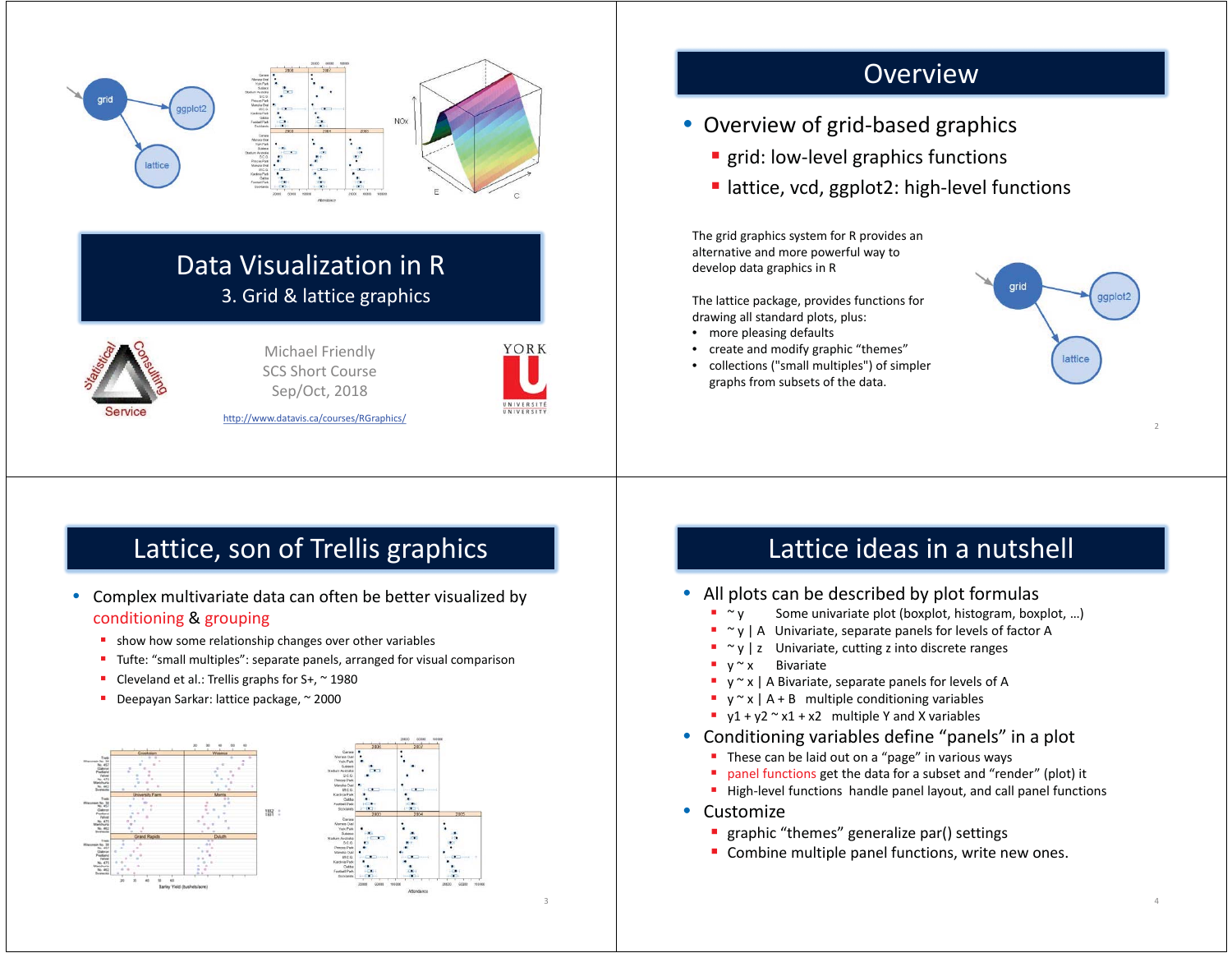# Lattice plot functions

These are the high-level plot functions in lattice

These schematic examples have all been "rendered" using the default lattice theme settings





5

# Lattice plot functions

Lattice plots have analogs in traditional graphics All use formula-style arguments for what to plot:  $y \sim x$ , or conditioning:  $y \sim x/A$ 

| lattice function | description               | formula examples            | base analog    |
|------------------|---------------------------|-----------------------------|----------------|
| barchart()       | bar chart                 | $x^A$ or $A^x$              | barplot()      |
| bwplot()         | boxplot                   | x~A or A~x                  | boxplot()      |
| densityplot()    | kernal density plot       | $\alpha x$   A*B            | plot.density() |
| dot()            | dotplot                   | $\sim$ x A                  | dotchart()     |
| histogram()      | histogram                 | $\sim_{\mathsf{X}}$         | hist()         |
| stripplot()      | strip plots               | $A^{\sim}$ x or $x^{\sim}A$ | stripchart()   |
| xyplot()         | scatterplot               | $y^x \times  A $            | plot()         |
|                  |                           |                             |                |
| contourplot()    | 3D contour plot           | $Z^{\sim}X^*V$              | contour()      |
| cloud()          | 3D scatterplot            | $z^{\sim}x^*y$  A           | <b>NA</b>      |
| levelplot()      | 3D level plot             | $Z^{\sim}V^*X$              | image()        |
| parallel()       | parallel coordinates plot | data frame                  | <b>NA</b>      |
| splom()          | scatterplot matrix        | data frame                  | pairs()        |
| wireframe()      | 3D surface graph          | $Z^{\sim}V^*X$              | persp()        |
|                  |                           |                             |                |

### Lattice plots: formulas, conditioning & grouping

For 1D plots, the formula argument,  $\sim$ y, specifies the variable to be plotted

- •Conditioning:  $-y$  | group gives multipanel plots for the levels of the group factor
- •Grouping:  $-y$ , group= superposes plots for the levels of group



Ethanol data: Ethanol fuel was burned in a single-cylinder engine. How do emissions of nitrous oxide  $(NO<sub>x</sub>)$  depend on

- engine compression ratio(C) and
- equivalence ratio (EE), a measure of richness of the air and ethanol fuel mixture



xyplot() for lattice scatterplots:

 $xyplot(NOx °C | EE, data = ethanol, ...)$ 



Same plot, with aspect="xy": sets aspect ratio to "bank to 45°"

7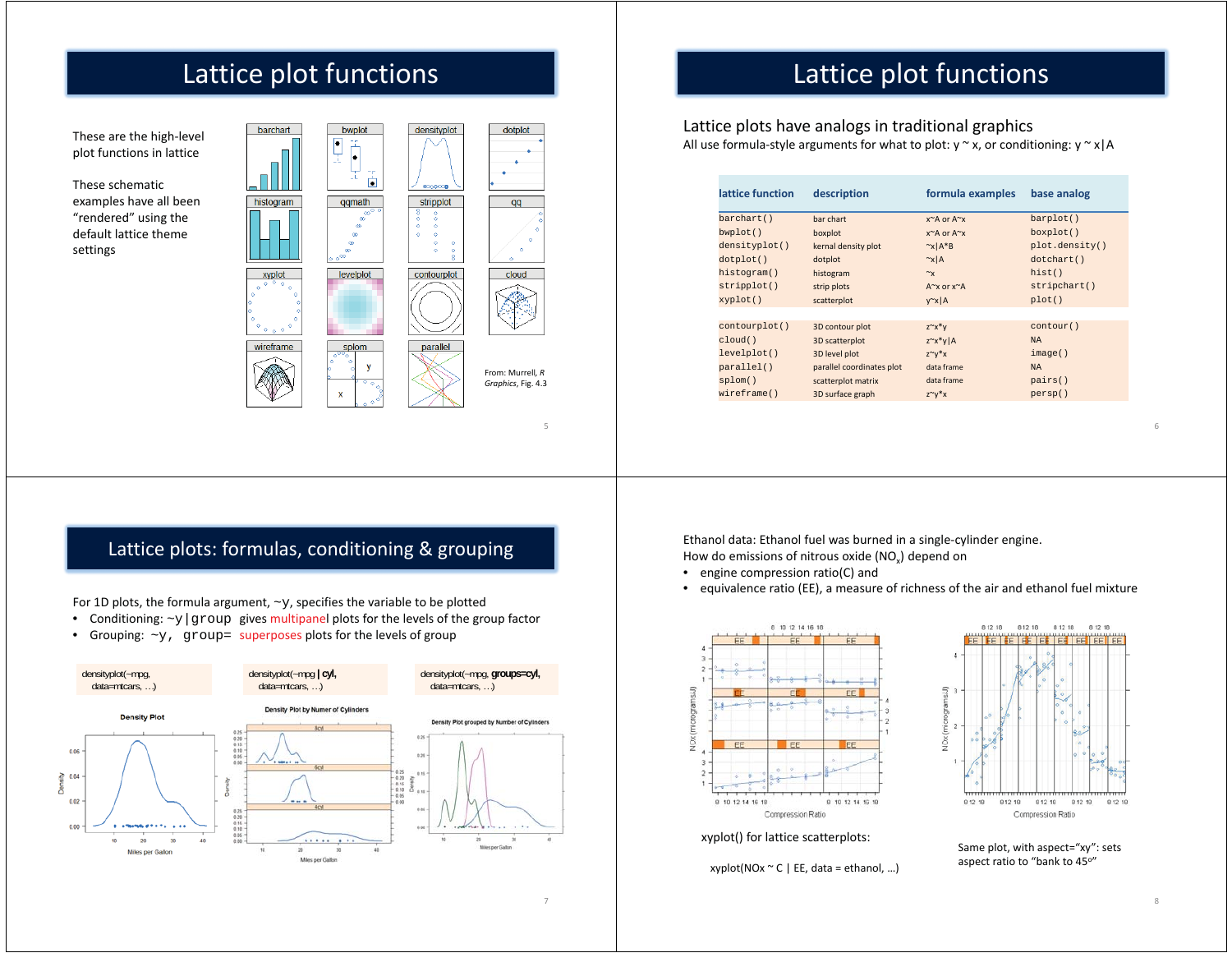As in base graphics, some computation is often required to make a simpler or better version of some plot.

- 2D plots of the ethanol data suggest something that might better be seen in 3D
- This requires calculating a fitted response surface, and drawing it
- It doesn't show the data, and uses a non-parametric smoother, not a lm() model

```
require(stats)
with(ethanol, {
 eth.lo <- loess(NOx ~ C * E, span = 1/3, parametric = "C",
             drop.square ="C", family="symmetric")
 eth.marginal <- list(C = \text{seq}(\text{min}(C), \text{max}(C), \text{length.out} = 25),
               E = \text{seq}(\text{min}(E), \text{max}(E), \text{length.out} = 25)eth.grid <- expand.grid(eth.marginal)
 eth.fit <- predict(eth.lo, eth.grid)
 wireframe(eth.fit ~ eth.grid$C * eth.grid$E,
         shade=TRUE,
        screen = list(z = 40, x = -60, y=0),
         distance = .1,
        xlab = "C", ylab = "E", zlab = "NOx")
})
```
This example is complex. It uses:

- loess() to calculate smoothed values of NOx
- predict() to evaluate these over ranges of C & E
- wireframe() to plot these with nice shading



If this plot is believed, it gives a much simpler description of dependence, NOx ~ C \* E

## Detour: Modeling what we see

- Graphs of the ethanol data suggest a systematic, but complex relationship between NOx  $\sim$  C + E
	- **Traditional parametric linear models handle this very semi-well**
	- E.g., try a model with terms in C, E,  $E^2$  and interactions

```
> eth.mod2 <- lm(NOx ~ (C + poly(E,2))^2, data=ethanol)
> Anova(eth.mod2)
Anova Table (Type II tests)
Response: NOx
             Sum Sq Df F value Pr(>F) 
C 5.032 1 25.2282 2.925e-06 ***poly(E, 2) 91.838 2 230.2103 < 2.2e-16 ***
C:poly(E, 2) 3.322 2 8.3271 0.0005101 ***
Residuals 16.356 82
```
Signif. codes: 0 '\*\*\*' 0.001 '\*\*' 0.01 '\*' 0.05 '.' 0.1 ' ' 1

10

### Detour: Modeling what we see

- The R model formula, NOx  $\sim$  (C + poly(E,2)) $\sim$ 2 is a short-hand notation
- The expanded version is nearly

```
NQx \approx C + F + F^2 + C: F + C: F^2
```
- Interpretation:
	- $\blacksquare$  C + E : overall linear effects (slopes) of C & E on NOx
	- E^2 : quadratic effect (curvature) of equivalence ratio on NOx
	- C:E does the slope for E change linearly with C?
	- C:E^2 does the curvature for E change linearly with C

# Detour: Modeling what we see

summary() for a given model gives significance tests of model terms

```
> summary(eth.mod2)
Call:
lm(formula = N0x ~ \sim ~ (C + poly(E, 2))^2, data = ethanol)
Residuals: Min 1Q Median 3Q Max 
-0.84489 -0.37039 -0.00367 0.39327 0.76796 Coefficients:Estimate Std. Error t value Pr(>|t|)<br>(Intercept) 1.16206 0.16009 7.259 2.01e-10
            1.16206 0.16009 7.259 2.01e-10 ***
C 0.06572 0.01265 5.193 1.48e-06 ***
poly(E, 2)1 4.81844 1.56979 3.069 0.002907 ** 
poly(E, 2)2 -12.15328 1.61916 -7.506 6.60e-11 ***
C:poly(E, 2)1 -0.46307 0.11615 -3.987 0.000145 ***
C:poly(E, 2)2 0.15492 0.11720 1.322 0.189909 
Signif. codes: 0 \cdot***' 0.001 ***' 0.01 **' 0.05 '.' 0.1 ' ' 1
```
Residual standard error: 0.4466 on 82 degrees of freedom Multiple R-squared: 0.8535, Adjusted R-squared: 0.8445 F-statistic: 95.52 on 5 and 82 DF, p-value: < 2.2e-16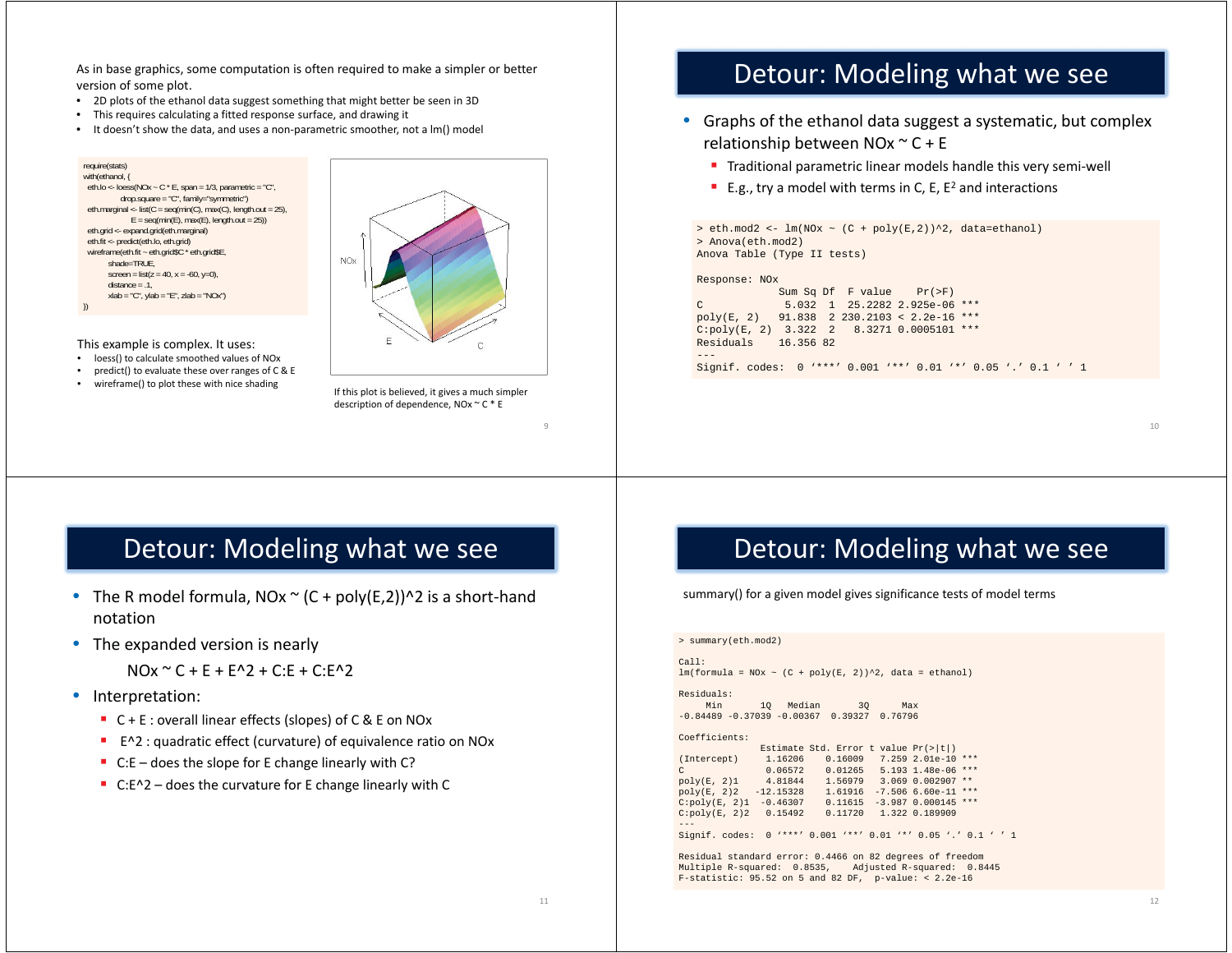# Effect plots: Seeing what we model

In many cases, effect plots help to visualize a fitted model. These all use lattice graphics to render the plot.





## Effect plots: Seeing what we model

The strength of lattice graphics for conditioning is used in multipanel effect plots Details of the layout and conditioning levels can all be controlled by options.

plot(allEffects(eth.mod2), layout=c(6,1), xlab="Equivalence ratio")



14

### Detour: gam

- $\bullet$  Generalized additive models (gam) are like generalized linear models (glm), but allow non-parametric "smoothed" s() terms
	- degree of smoothing  $\sim$  # degrees of freedom
	- models can have linear & smoothed s() terms
	- $\mathbf{u}$  . approx. significance tests are available for smooth terms

> library(mgcv) > eth.gam1 <- gam(NOx ~ C + s(E), data=ethanol)

> summary(eth.gam1) Parametric coefficients:

Estimate Std. Error t value Pr(>|t|) (Intercept) 1.291342 0.088898 14.526 < 2e-16 \*\*\* C 0.055345 0.007062 7.837 1.88e-11 \*\*\*

Approximate significance of smooth terms: edf Ref.df F p-value s(E) 7.553 8.469 208.8 <2e-16 \*\*\*

 $R-sq.(adj) = 0.953$  Deviance explained =  $95.8%$ GCV = 0.067206 Scale est. = 0.05991 n = 88

This is sometimes called "semiparametric regression"

The edf for the smoothed term is found using cross-validation

There are other kinds of smoothing models

# Plotting "gam" objects

The mgcv package contains a number of plot methods for "gam" objects

### plot(eth.gam1, shade=TRUE, shade.col="pink", all.terms=TRUE, residuals=TRUE, pages=1)

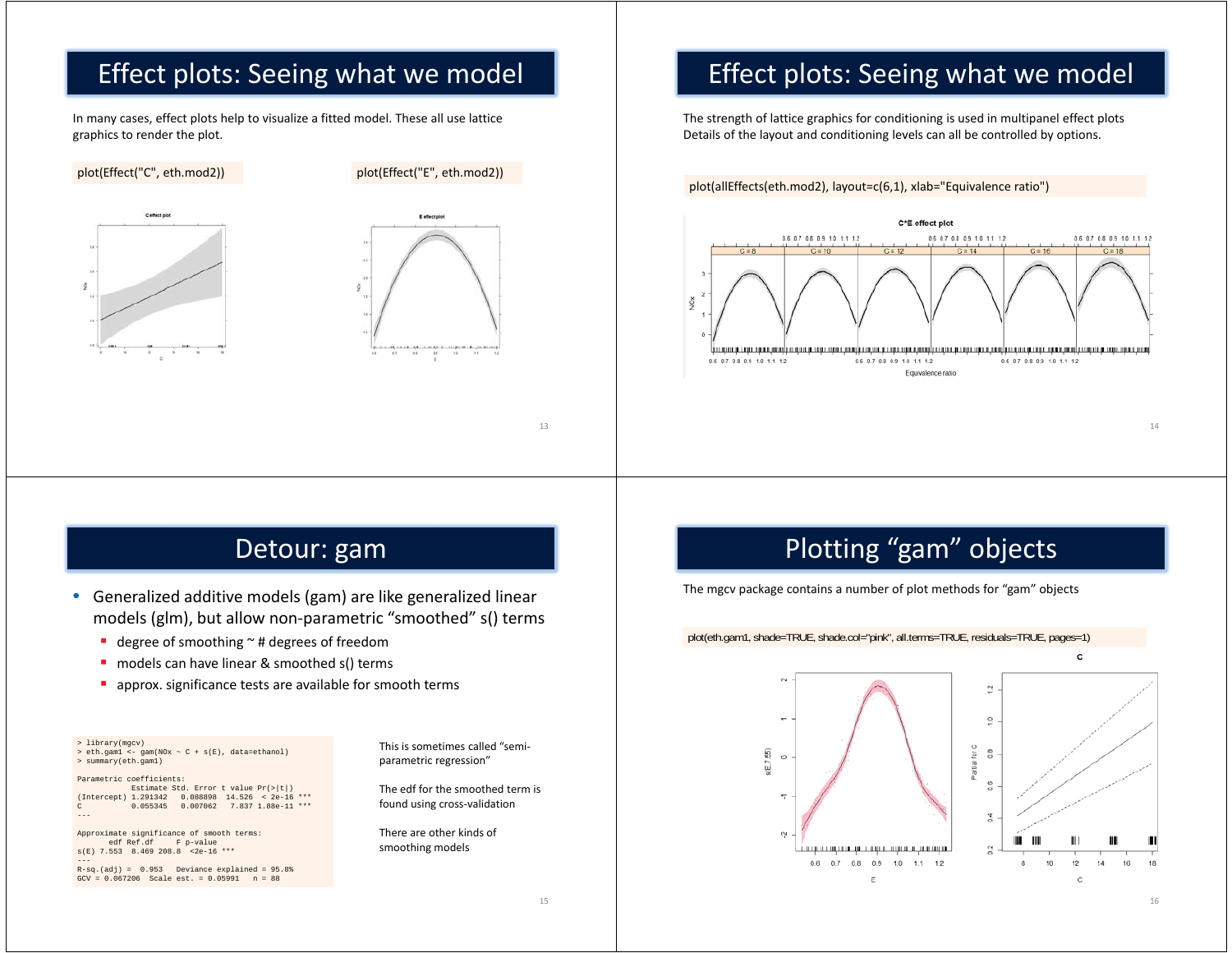# Plotting "gam" objects

vis.gam() is like a 3D version of an effect plot. It shows the fitted values for two predictors, holding constant all others.

vis.gam(eth.gam1, color="topo", theta=70, phi=30) vis.gam(eth.gam1, color="topo", plot.type="contour")



NB: The result is similar to what we got using loess(). However, this is a full-fledged statistical model, so we can find confidence intervals, prediction intervals, etc.



# Lattice panel functions

### • Lattice plots use panel functions to add info to a plot

- ×. panel.grid() – grid lines
- ٠ panel.xyplot(x, y, type=, ...) – various types of  $(x, y)$  plots
- × panel.lmline() – add regression line
- ٠ panel.loess() – smoothed loess curve
- ٠ many others …



## splom()

splom() draws a scatterplot matrix. As with other lattice functions, a type= argument can be used to invoke several panel functions.

splom(ethanol, type=c("p", "r", "smooth"), col.line = "red", pch=16, lwd=3, main="Ethanol data")



# Lattice themes and settings

The Trellis approach allows creating effective graphs with a consistent look and feel. It uses "themes" to define colour, size and other features of components of a graph.

A theme consists of settings for the attributes of various graphical elements.

The current settings are displayed with show.settings()

This differs from base graphics, where par() settings are used inconsistently across different graph types





region

19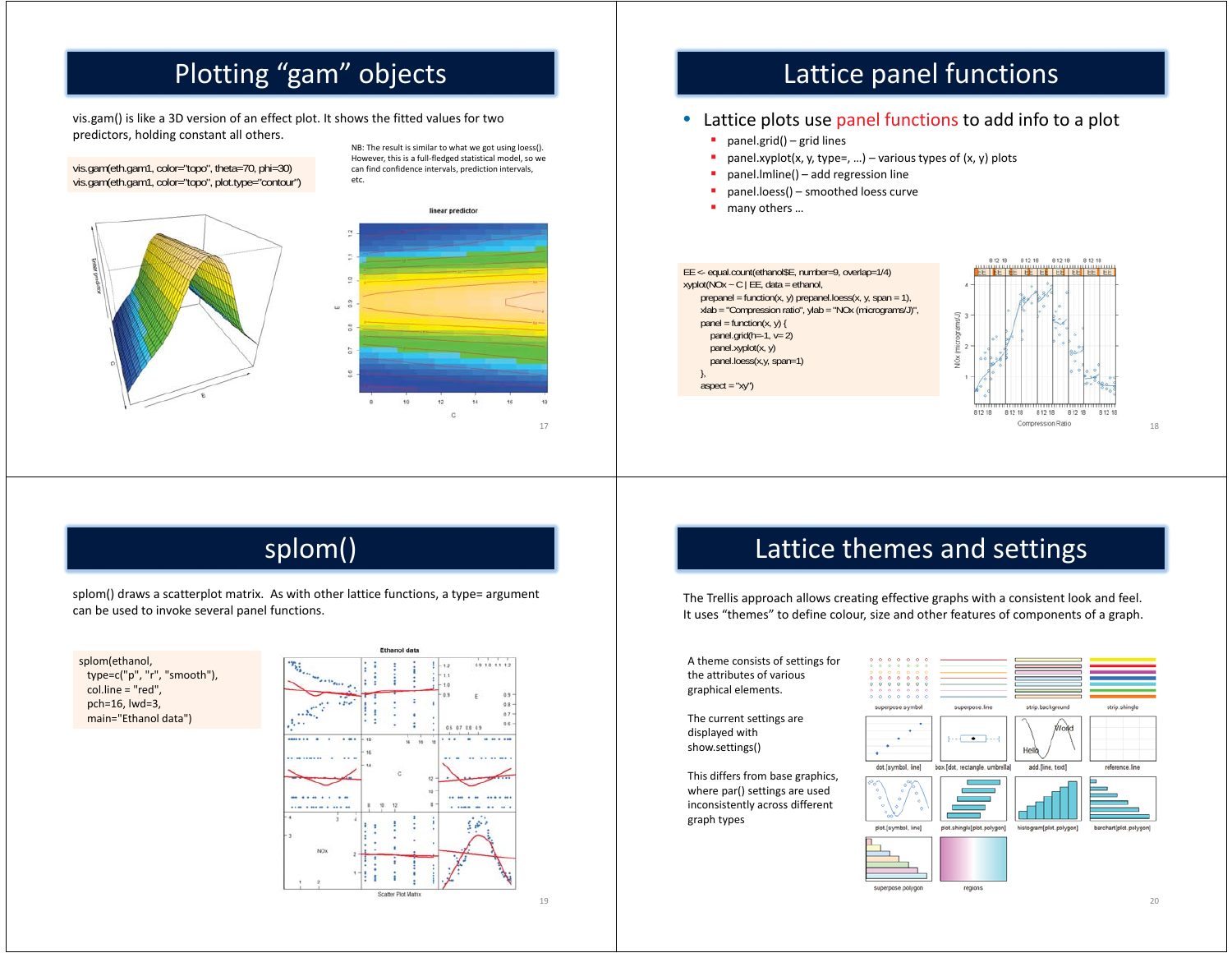# Lattice themes and settings

• Get theme settings with trellis.par.get()

### • Set new ones with trellis.par.set()

| > my.theme <- trellis.par.get() |                     |                   |                    |
|---------------------------------|---------------------|-------------------|--------------------|
| > names (my.theme)              |                     |                   |                    |
| [1] "grid.pars"                 | "fontsize"          | "background"      | "panel.background' |
| $[5]$ "clip"                    | "add.line"          | "add.text"        | "plot.polygon"     |
| [9] "box.dot"                   | "box.rectangle"     | "box.umbrella"    | "dot.line"         |
| $[13]$ "dot.symbol"             | "plot.line"         | "plot.symbol"     | "reference.line"   |
| [17] "strip.background"         | "strip.shingle"     | "strip.border"    | "superpose.line"   |
| [21] "superpose.symbol"         | "superpose.polygon" | "regions"         | "shade.colors"     |
| [25] "axis.line"                | "axis.text"         | "axis.components" | "layout.heights"   |
| [29] "layout.widths"            | "box.3d"            | "par.xlab.text"   | "par.ylab.text"    |
| [33] "par.zlab.text"            | "par.main.text"     | "par.sub.text"    |                    |

#### There are 35 different attributes, each of which is a list of more basic settings

| > names(my.theme\$plot.symbol) |                          |  |  |        |       |       |  |  |
|--------------------------------|--------------------------|--|--|--------|-------|-------|--|--|
|                                | [1] "alpha" "cex"  "col" |  |  | "font" | "pch" | "f11" |  |  |
| > names(my.theme\$plot.line)   |                          |  |  |        |       |       |  |  |
|                                | [1] "alpha" "col"  "ltv" |  |  | " Twd" |       |       |  |  |

21

### I like to use filled point symbols (pch=16) and make lines thicker

my.theme\$plot.line\$lwd <- 2 my.theme\$plot.symbol\$pch <- 16 my.theme\$superpose.symbol\$pch <- rep(16, 7)



Boxplots -> Violin plots

### Lattice themes: color to BW

Lattice plots are "trellis" objects. They can be printed with different themes w/o changing your code

Figure 2.9

plt <- barchart(Class ~ Freq | Sex + Age, data = as.data.frame(Titanic), groups = Survived, stack = TRUE, layout =  $c(4, 1)$ , auto.key = list(title = "Survived", columns = 2),  $scales = list(x = "free")$ print(plt)



Ш  $30 - 0$  200 400

 $20$ Freq

 $500$ 

trellis.device(color = FALSE) print(plt)

As this example demonstrates, lattice themes are generally well-designed to handle color vs. B/W



instead

For lattice, this is just a boxplot using a different panel function: panel.violin()

Boxplots show some aspects of the shape of distributions: median, IQR, outliers, … Violin plots use a mirrored kernel density plot

bwplot(Ann ~ cut(Lat, pretty(Lat, 20)), data=nasa, subset=(abs(Lat)<60), xlab='Latitude', ylab='Solar radiation G(0) (kWh/m²)', panel <sup>=</sup> panel.violin)

Example from: https://www.r-bloggers.com/violin-and-boxplotswith-lattice-and-r/ by Oscar Perpiñán Lamigueiro

#### NASA data on average solar radiation by latitude



Lattude

24